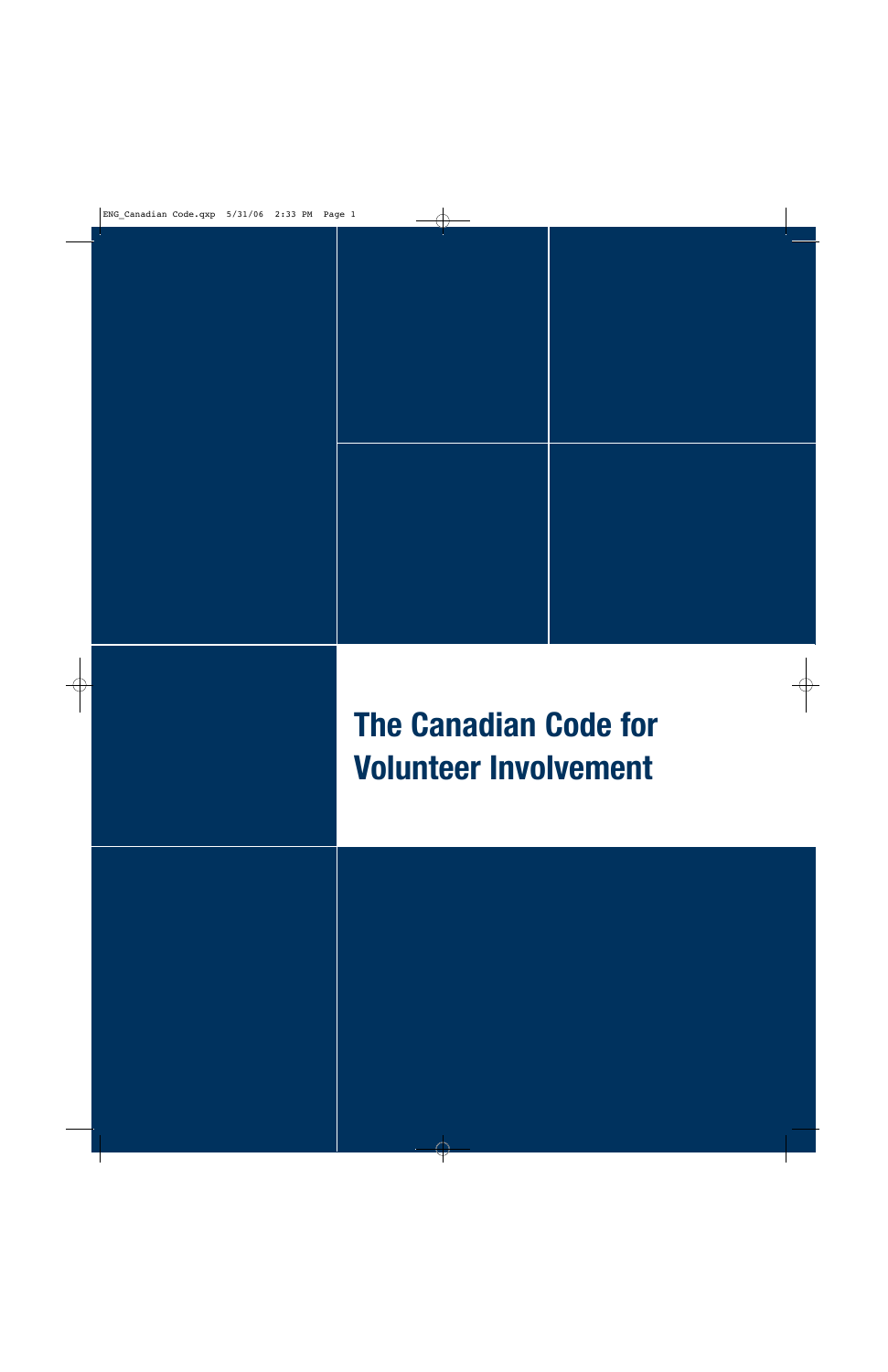## **Acknowledgments**

Volunteer Canada and the Canadian Administrators of Volunteer Resources would like to acknowledge the lead writers who provided their expertise and skills in revising the Canadian Code for Volunteer Involvement. We thank:

Loisann Hauer, Organizational and Governance Leadership Specialist Cheryl Humphrey-Pratt, Consultant and Trainer Nadine Maillot, Consultant and Trainer Liz Weaver, M. Mgmt., Organizational and Governance Leadership Specialist

We also recognize the contributions of the following sector leaders who provided feedback throughout the revision process:

Maria Ariganello; Nathalie Charette; Ann Coburn: Pat Gillis; Kathy Harrison; Jenn Henneberry; Angela Klassen; Karen Kennedy; Ruth MacKenzie; Lorraine McGratton; Natalie Muryn, as well as members of the AGRBQ – Association des gestionnaires de ressources bénévoles du Québec, Volunteer BC, and Volunteer Canada's Network of National Volunteer Involving Organizations.

This revised version of the Canadian Code for Volunteer Involvement was funded by the Department of Canadian Heritage.



We acknowledge the financial support of the Government of Canada through the Department of Canadian Heritage. The opinions expressed in this publication do not necessarily reflect those of the Department of Canadian Heritage.

## Canadä

© Volunteer Canada, 2006 Également disponible en français ISBN 1-897135-52-1

*For further information on this subject or others relating to volunteering and volunteer management, please visit www.volunteer.ca/resource.*

Copyright for Volunteer Canada material is waived for charitable and voluntary organizations for non-commercial use. All charitable and voluntary organizations are encouraged to copy and distribute this material.



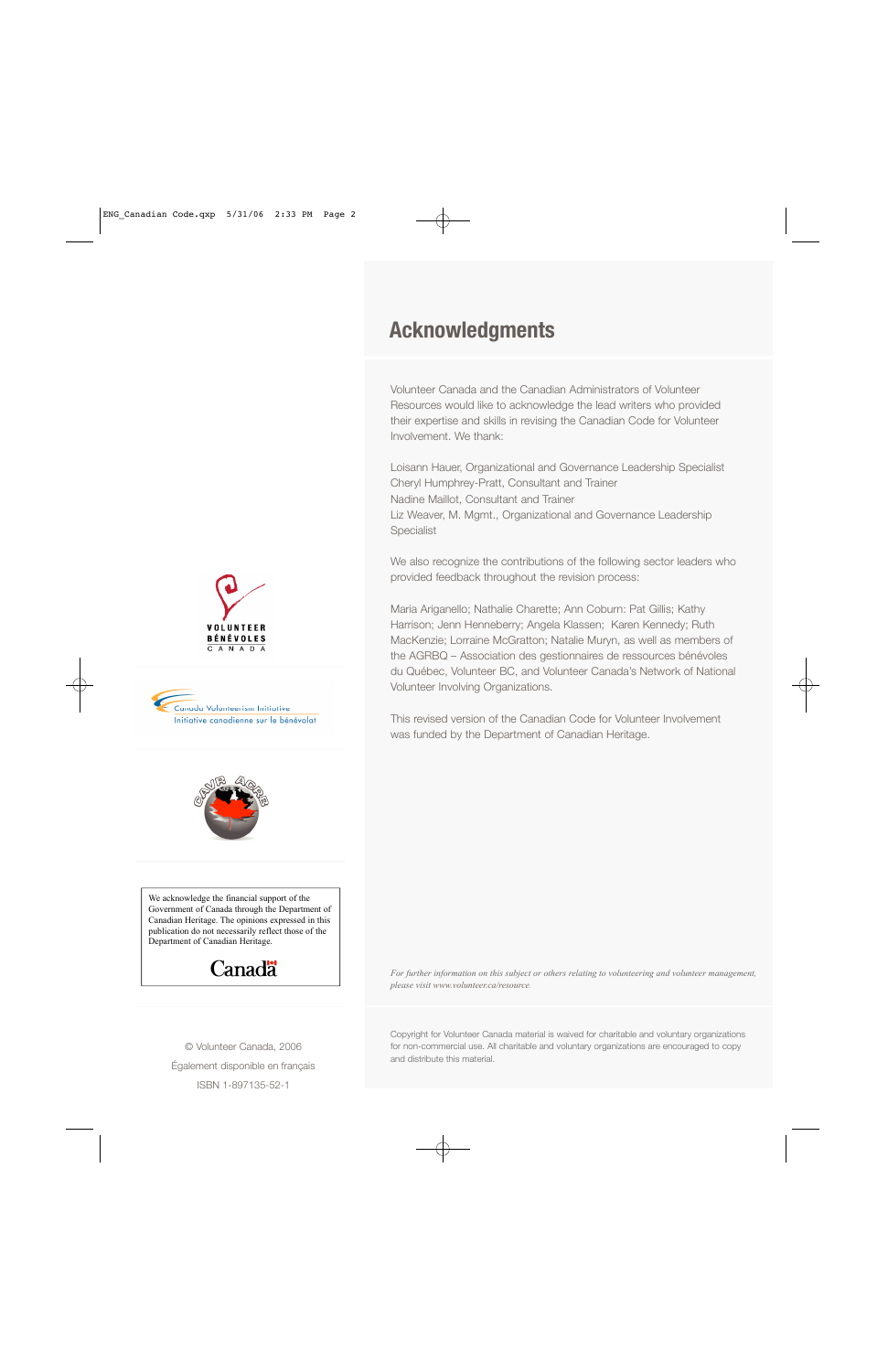## **Table of Contents**

## *1. Background*

- Volunteerism and the Voluntary Sector in Canada
- Volunteer Canada
- Canadian Administrators of Volunteer Resources
- The Partnership
- The Canadian Code for Volunteer Involvement: History, Importance and Purpose

## *2. The Canadian Code for Volunteer Involvement*

- Overview: Elements of the Code
- Values for Volunteer Involvement
- Guiding Principles for Volunteer Involvement
- Organizational Standards for Volunteer Involvement

## *3. Involving Volunteers: Adopting and Implementing the Code*

- *•* Step 1: Why Do Voluntary Organizations Exist?
- *•* Step 2: Who Does What in Voluntary Organizations to Involve Volunteers?
- *•* Step 3: Involving Volunteers in Voluntary Organizations Organizational Standards Checklist

## *4. Glossary of Terms*

*5. Additional Resources*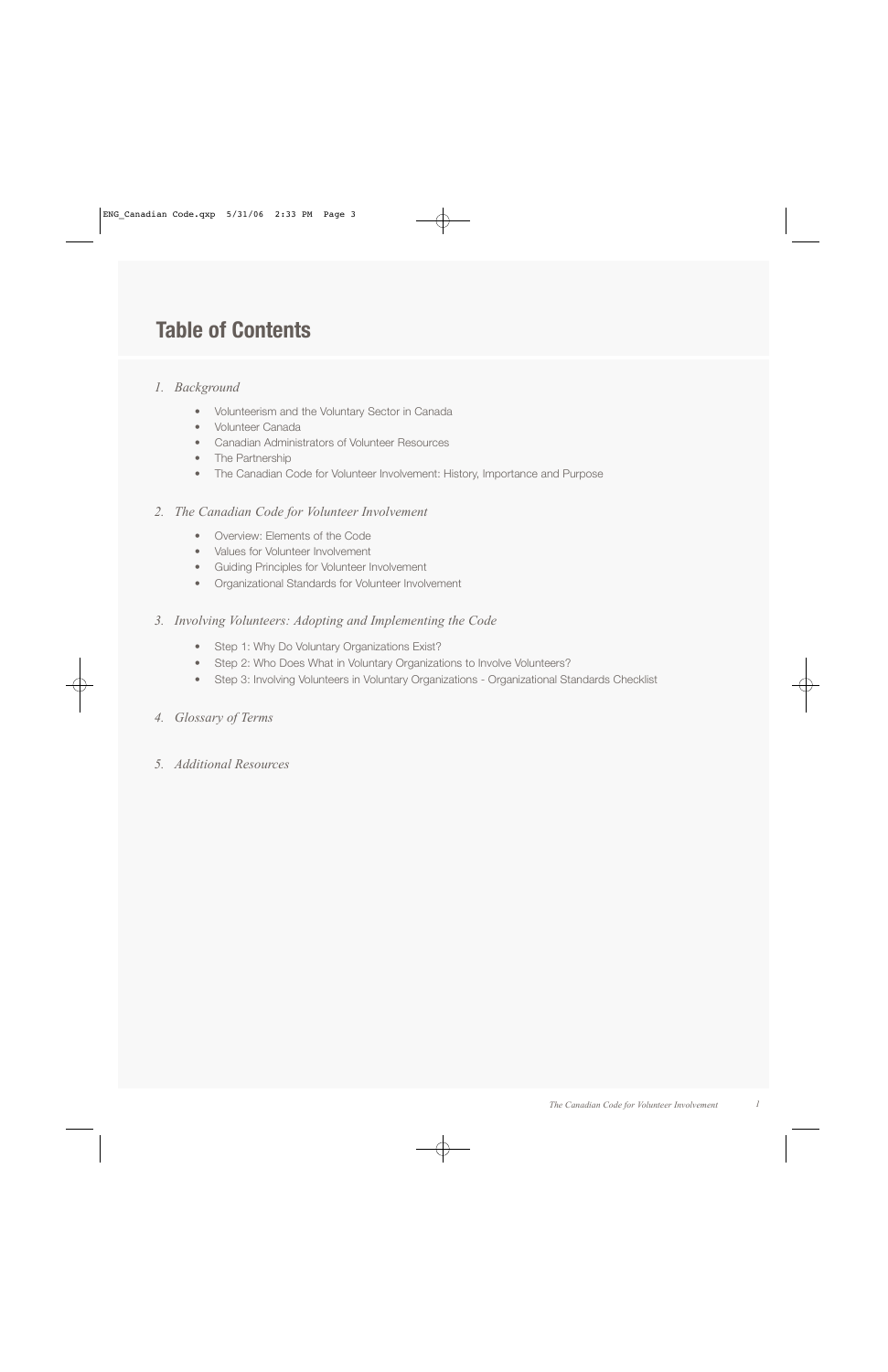## **1. Background**

## *Volunteerism and the Voluntary Sector in Canada*

Every day, thousands of people voluntarily give their time and talent to thousands of organizations across Canada. They give their time freely and with no expectation of monetary reward. Their hours of service ensure that many activities are accomplished and many people are helped. They build houses for the homeless, care for the elderly, and provide counseling and support services. They are youth group leaders, program coordinators, coaches and fundraisers. They represent every walk of life – professional, homemaker, student, retiree – as well as every age and cultural group.

Canadians volunteer for over 161,000 voluntary organizations in the areas as diverse as health care, social services, sport and recreation, faith communities, arts and culture, and education. Some of these voluntary organizations are large, structured organizations with staff and volunteers who work collaboratively. Some are smaller grassroots organizations or community groups that are run solely by volunteers or with very limited paid staff support.

## *Volunteer Canada*

Volunteer Canada is a national organization engaged in the promotion of volunteerism across Canada. As a national leader, Volunteer Canada strives to ensure that volunteer efforts are promoted, recognized, supported and safeguarded. Volunteer Canada works in partnership with:

- a network of close to 100 Volunteer Centres in communities across Canada, as well as a federation of approximately 110 Volunteer Centres in Quebec;
- a network of National Volunteer Involving Organizations that brings together volunteer development professionals working at the

national level of Canadian charities, public institutions and non-profit organizations;

- thirteen Local Networks and Host Organizations involved in the Canada Volunteerism Initiative and representing all provinces and territories across the country;
- a membership base that represents the full spectrum of the voluntary, public and private sectors, including managers of volunteers, Volunteer Centres, non-profit agencies, community groups, government departments, corporations and individuals who are interested in volunteerism.

By developing resources and national initiatives, Volunteer Canada actively engages in research, training and promotional campaigns to increase community participation and provide leadership on issues and trends in the Canadian volunteer movement.

## *Canadian Administrators of Volunteer Resources*

Canadian Administrators of Volunteer Resources (CAVR) is a national organization that promotes the professional administration of volunteer resources through established standards of practice, a code of ethics and certification of membership. CAVR collaborates with provincial, national and international organizations to support and enhance volunteer resource management in Canada.

## *The Partnership*

Volunteer Canada and CAVR provide leadership in promoting and enhancing volunteerism in Canada. They have collaborated on a number of projects and initiatives in the past. In January of 2005, Volunteer Canada and CAVR embarked on a new partnership to consolidate the Canadian Code for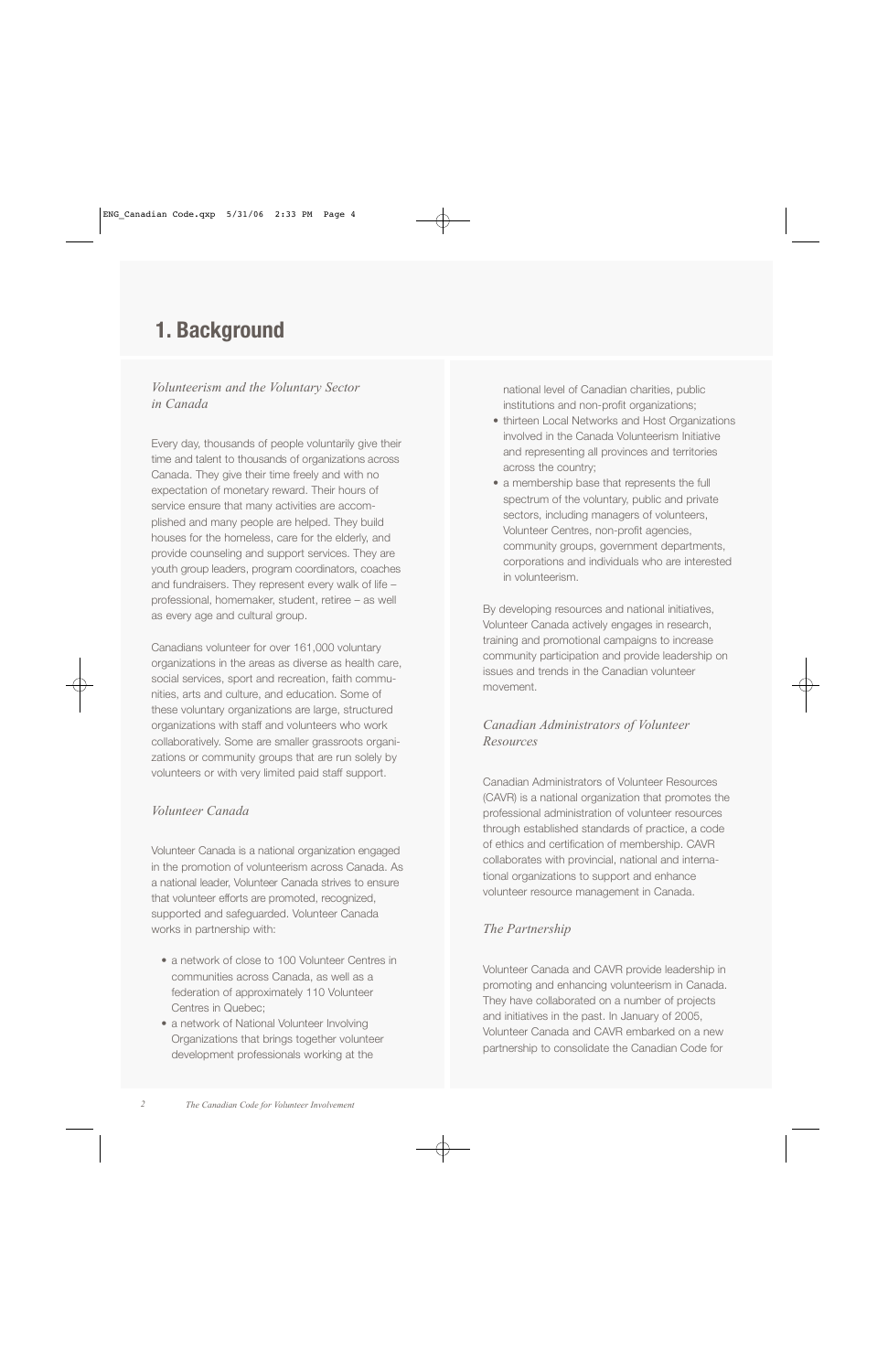Volunteer Involvement (Volunteer Canada, 2000) and the CAVR Standards of Practice (CAVR, 2002).

The result is a revised Canadian Code for Volunteer Involvement that integrates elements of the original Code with the Standards of Practice of the CAVR. Volunteer Canada and CAVR are proud to present this revised edition of the Canadian Code for Volunteer Involvement to the voluntary sector.

## *The Canadian Code for Volunteer Involvement: History, Importance and Purpose*

*History of the Canadian Code for Volunteer Involvement*

The original Canadian Code for Volunteer Involvement was launched in December 2000 as a kickoff to the International Year of Volunteers (2001). The Code was targeted at boards of directors of voluntary organizations and intended to promote discussion about the role volunteers play in their organizations. Across Canada, many organizations worked to adopt and implement the Code into their work with volunteers, and in doing so, created a solid base for involving volunteers in their organizations. Building on this success, Volunteer Canada and CAVR recognize the importance of being at the forefront of information delivery and providing continual leadership to voluntary organizations. This revised Canadian Code for Volunteer Involvement enables organizations to enhance their existing practices and continue to ensure that solid foundations are in place for involving volunteers in their organizations.

## *Importance of the Canadian Code for Volunteer Involvement*

Volunteers and the voluntary sector continue to play a vital role in Canadian society. Volunteers across Canada are engaged in delivering services and programs that improve and enhance the life of the community. The original Code assisted organizations in:

- communicating the values and benefits received from volunteer involvement;
- providing a framework for decision making, taking into account organizational values and guiding principles; and
- developing standards for involving volunteers in meaningful ways to ensure successful integration of volunteers for both the organization and its volunteers.

The revised Canadian Code for Volunteer Involvement will continue to support organizations in the same ways.

## *Purpose of the Canadian Code for Volunteer Involvement*

The Canadian Code for Volunteer Involvement is a road map for voluntary organizations, large or small, that proposes strategies to effectively involve volunteers. In many organizations, support of volunteers through volunteer programs exists only at the periphery of the organization. Volunteers are viewed as a "nice to have" but not as critical components of the organization's work or success. The Code proposes ways to integrate volunteer involvement strategically into the organization, and helps leaders in the organization understand the value and role of volunteers.

The Canadian Code for Volunteer Involvement is designed to set the stage for organizations to discuss how their volunteers are engaged and supported. It is structured to initiate thought and discussion about the role volunteers can play in helping the voluntary organization achieve its purpose or mission. This resource provides a starting point for this kind of thinking and discussion.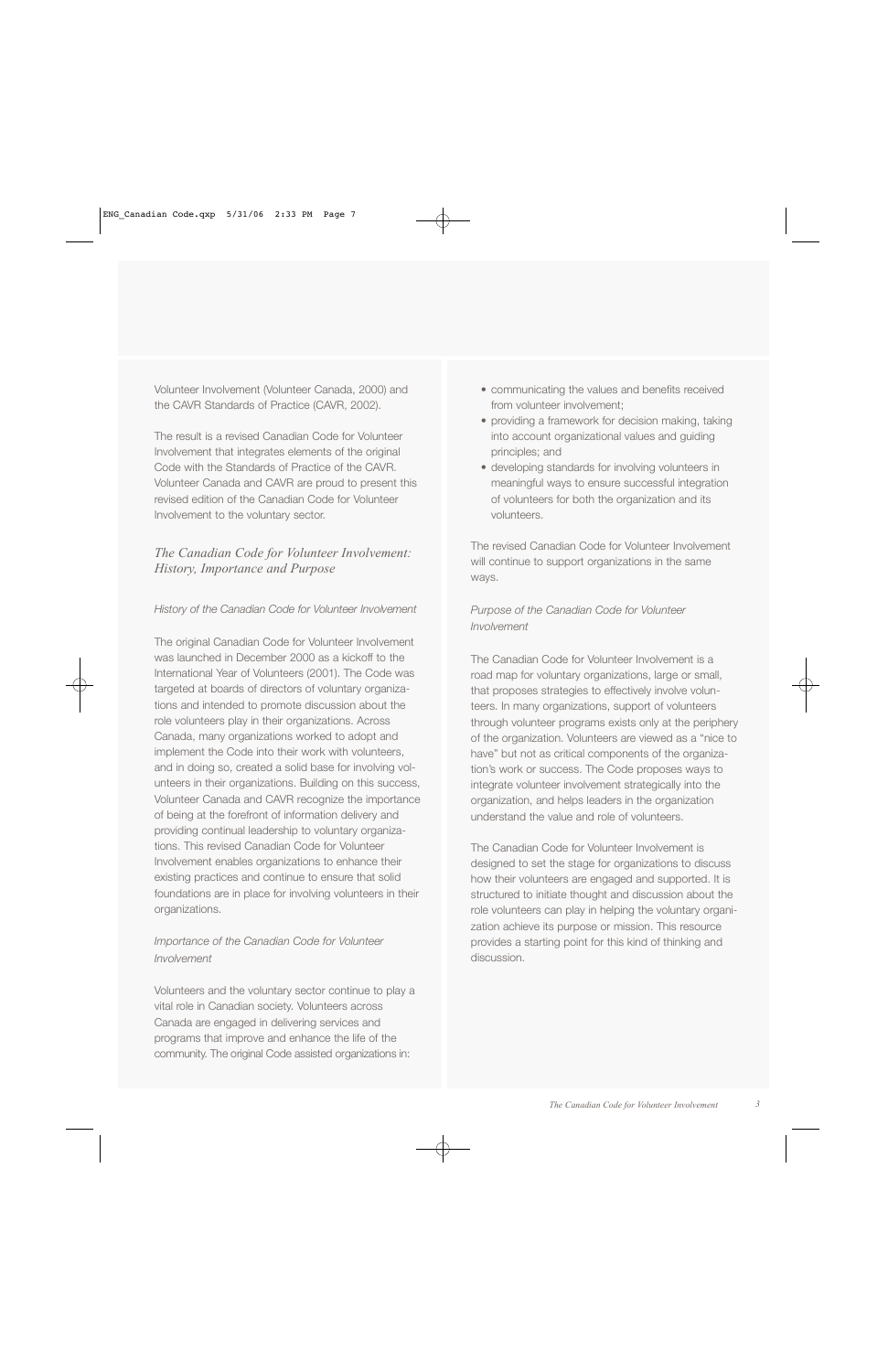## **2. The Canadian Code for Volunteer Involvement**

## *Overview: Elements of the Code*

The Canadian Code for Volunteer Involvement consists of three important elements:

- **• Values for Volunteer Involvement** Core statement on the importance and value of volunteer involvement in voluntary organizations and Canadian society
- **• Guiding Principles for Volunteer Involvement** Principles that detail the exchange between voluntary organizations and volunteers.
- **• Organizational Standards for Volunteer Involvement** Standards that organizations should consider in developing or reviewing how volunteers are involved in their organizations.<sup>1</sup>

## *Values for Volunteer Involvement*

**Volunteer involvement is vital to a just and democratic society.**

• It fosters civic responsibility, participation and interaction.

#### **Volunteer involvement strengthens communities.**

• It promotes change and development by identifying and responding to community needs.

## **Volunteer involvement mutually benefits both the volunteer and the organization.**

• It increases the capacity of organizations to accomplish their goals, and provides volunteers with opportunities to develop and contribute.

#### **Volunteer involvement is based on relationships.**

• It creates opportunities for voluntary organizations to accomplish its goals by engaging and involving volunteers, and it allows volunteers an opportunity to grow and give back to the community in meaningful ways through voluntary organizations.

## *Guiding Principles for Volunteer Involvement*

**Volunteers have rights. Voluntary organizations recognize that volunteers are a vital human resource and will commit to the appropriate infrastructure to support volunteers.**

- The organization's practices ensure effective volunteer involvement.
- The organization commits to providing a safe and supportive environment for volunteers.

**Volunteers have responsibilities. Volunteers make a commitment and are accountable to the organization.**

- Volunteers will act with respect for beneficiaries and community.
- Volunteers will act responsibly and with integrity.

<sup>1</sup> These standards have consolidated the standards published in the original Code (2000) and the standards adopted by CAVR (2002)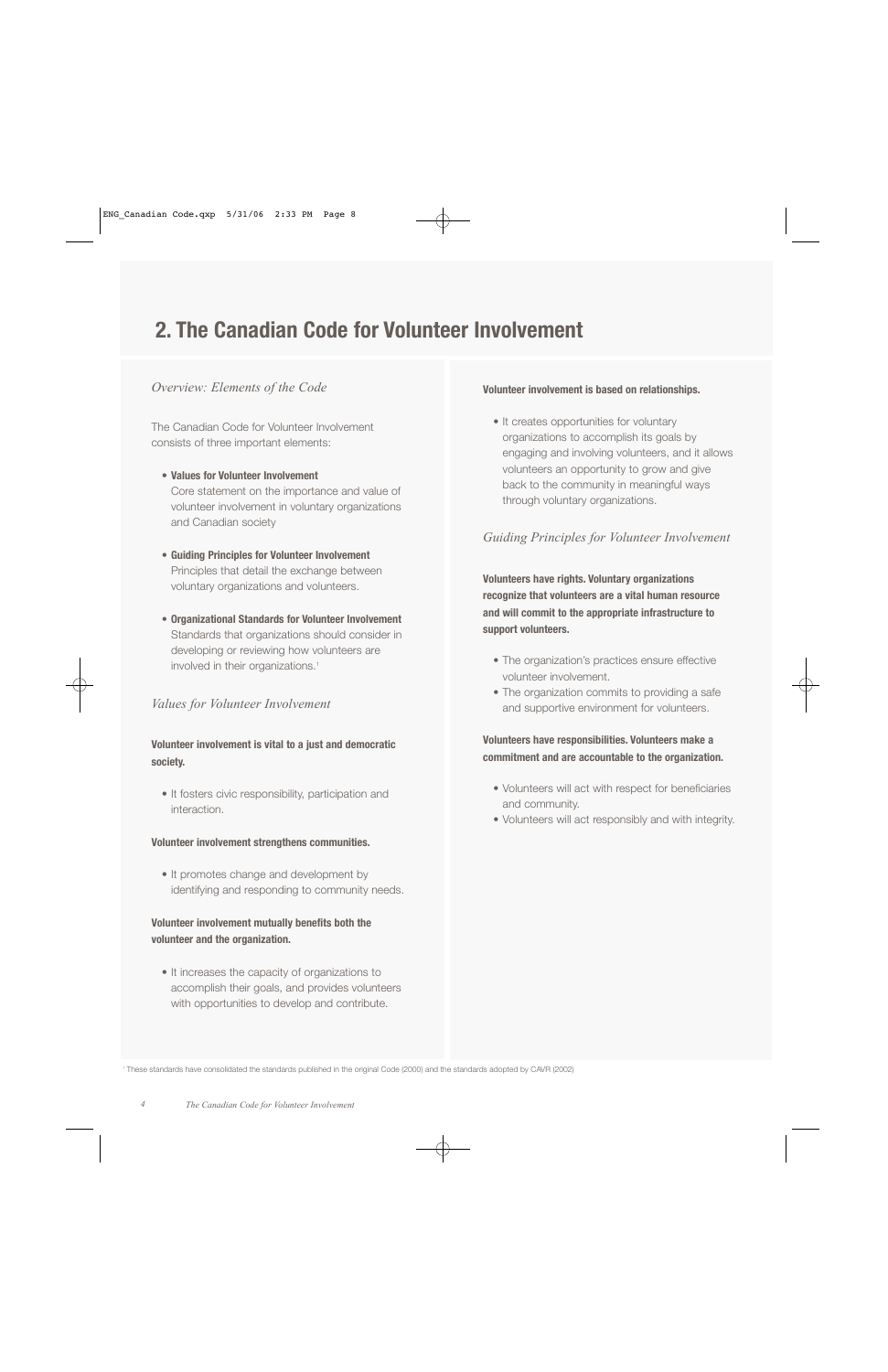## *Organizational Standards for Volunteer Involvement*

#### **Standard 1: Mission-based Approach**

The board of directors, leadership volunteers and staff acknowledge and support the vital role of volunteers in achieving the organization's purpose and mission.

#### **Standard 2: Human Resources**

Volunteers are welcomed and treated as valued and integral members of the organization's human resources team. The organization has a planned approach for volunteer involvement that includes linking volunteers to the achievement of the mission, providing the appropriate human and financial resources to support the volunteer program, and establishing policies for effective management.

#### **Standard 3: Program Planning and Policies**

Policies and procedures are adopted by the organization to provide a framework that defines and supports the involvement of volunteers.

#### **Standard 4: Program Administration**

The organization has a clearly designated individual with appropriate qualifications responsible for the volunteer program.

#### **Standard 5: Volunteer Assignments**

Volunteer assignments address the mission or purpose of the organization and involve volunteers in meaningful ways that reflect the abilities, needs and backgrounds of the volunteer and the organization.

#### **Standard 6: Recruitment**

Volunteer recruitment incorporates internal and external strategies to reach out and involve a diverse volunteer base.

#### **Standard 7: Screening**

A clearly communicated screening process is adopted and consistently applied by the organization.

#### **Standard 8: Orientation and Training**

Each volunteer is provided with an orientation to the organization, its policies and practices, including the rights and responsibilities of volunteers. Each volunteer receives training customized to the volunteer assignment and the individual needs of the volunteer.

#### **Standard 9: Supervision**

Volunteers receive a level of supervision appropriate to the task and are provided with regular opportunities to give and receive feedback.

#### **Standard 10: Recognition**

The contributions of volunteers are consistently acknowledged with formal and informal methods of recognition.

#### **Standard 11: Record Management**

Standardized documentation and records management practices are followed and in line with relevant legislation.

#### **Standard 12: Evaluation**

The impact and contribution of volunteers and the volunteer program are continually evaluated to ensure the needs of the organization are being met in fulfilling its mandate.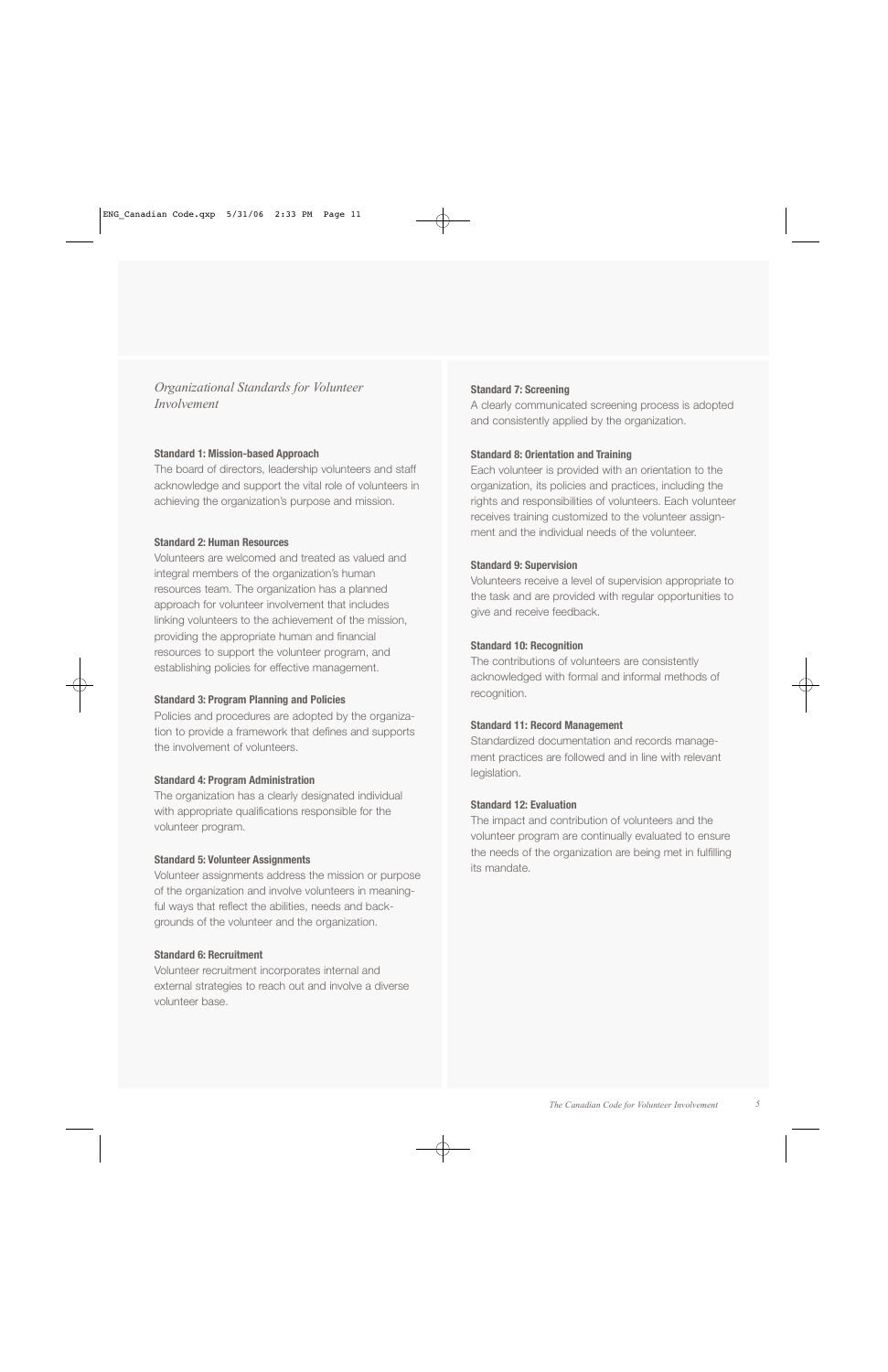## **3. Involving Volunteers: Adopting and Implementing the Code**

## Step 1: Why Do Voluntary Organizations Exist?

Strong organizations deliver programs and services that influence and impact the community. In turn, the community also influences voluntary organizations through demographics, trends and needs. It is important to understand how trends in the community and the voluntary sector can impact voluntary organizations. By understanding the influence of trends in the voluntary sector, volunteers can be more effectively involved. Surveys such as the Canada Survey of Giving, Volunteering and Participating (www.givingandvolunteering.ca ) and the National Survey of Non-Profit and Voluntary Organizations (www.nonprofitscan.ca) are useful resources for the identification and analysis of trends.

Whether formal or informal, voluntary organizations are made up of individuals who work together to achieve the purpose or mission of a cause that is important to them. The mission of an organization tells us why the organization exists and the nature of its overall mandate or goal. The mission should answer the question "Why are we here?" Further, it is important to ask:

- How does our organization achieve its mission?
- What are the programs and services that contribute to fulfilling the mission?

By adopting the Canadian Code for Volunteer Involvement, voluntary organizations make a commitment to not only strengthen their volunteer programs, but to strengthen the capacity of the organization to meet both its mandate and the needs of the community.

#### **The right track to involving volunteers…**

- Trends that are happening in the voluntary sector at a local and a national level are understood by the organization.
- The demographic makeup of current volunteers within the organization can be articulated.
- A core client base has been defined by the organization and the demographics of the community are known.
- The organization understands and responds to the needs of the community.
- Organizational standards for volunteer involvement adopted by the voluntary organization have taken into consideration voluntary sector trends and trends occurring within the local community (including current legislations and best practices).
- Values and guiding principles from the Canadian Code for Volunteer Involvement are reviewed during the strategic and annual planning process.
- Values and guiding principles from the Canadian Code for Volunteer Involvement are incorporated within the governance policy of the organization.
- Values and guiding principles are incorporated into the organization's values, vision and mission statement.
- The organization has a philosophical statement or policy about volunteer involvement.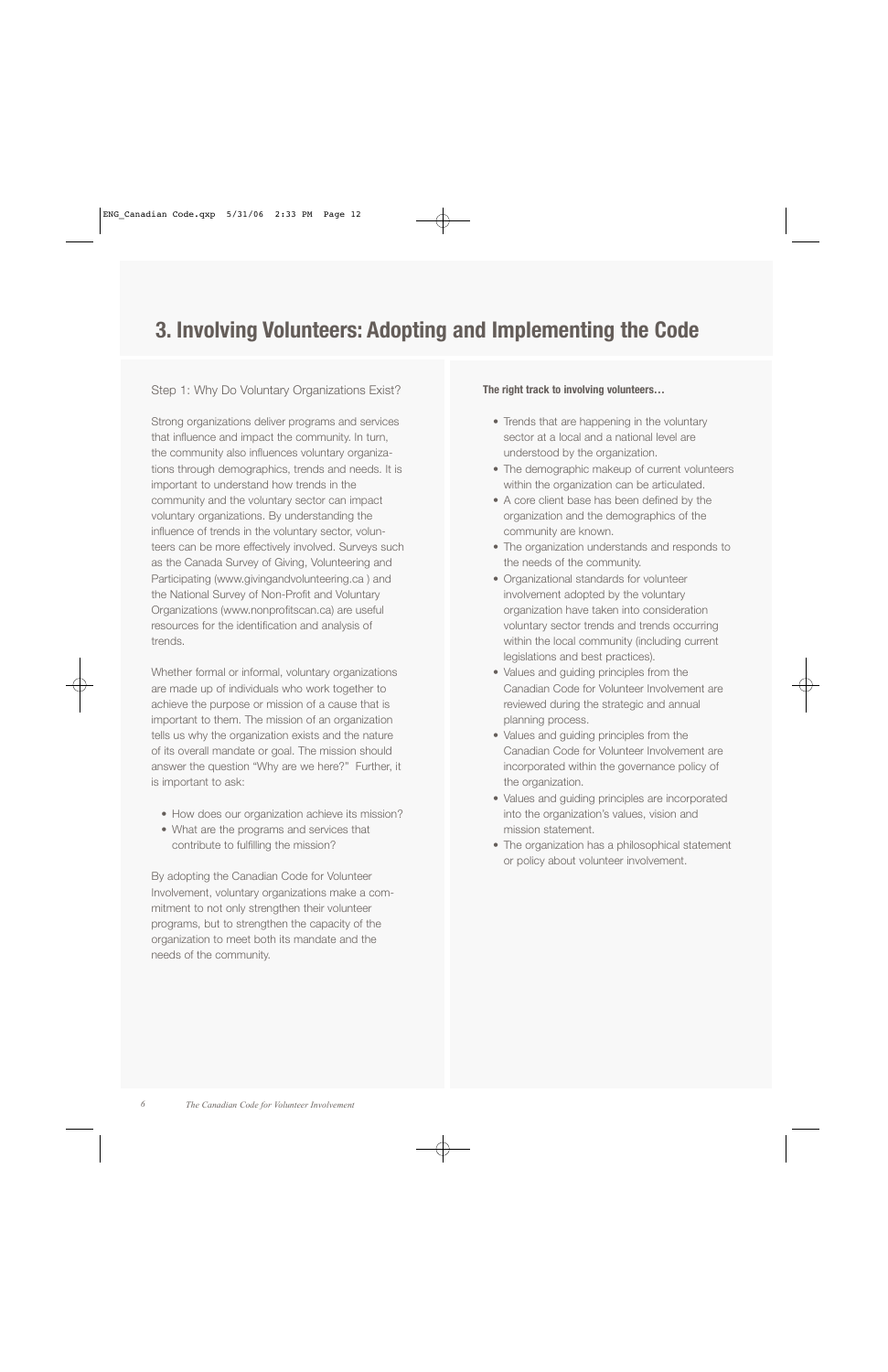Step 2: Who Does What in Voluntary Organizations to Involve Volunteers

Voluntary organizations accomplish their goals through their human resources. Individuals come together to make positive change in their communities, and are a critical resource to the voluntary sector. They are engaged in organizations in a number of different ways. Each individual contributes to the organization to help achieve its purpose or mission and has a role to play in ensuring the successful involvement of volunteers. The following overview of the different roles that individuals assume in an organization can provide an understanding of how they can contribute to involving volunteers.

#### **Manager of Volunteer Resources<sup>2</sup>**

Volunteer programs do not exist in isolation within an organization. For volunteer involvement to be effective, there must be acceptance and support from people within the organization. Many voluntary organizations have a dedicated staff person responsible for managing the volunteer program. This person is often called the Manager of Volunteer Resources. In other smaller organizations, the Manager of Volunteer Resources may be a volunteer. Regardless of whether the managers of volunteer resources are paid staff or volunteers, their main responsibility is to ensure that volunteers are recruited and engaged effectively, and that volunteer involvement standards are consistently applied within the organization. Increasingly, management of volunteer resources is viewed as a function of human resource management.

*What can Managers of Volunteer Resources do to assist the implementation of the Code?*

- 1. Review and understand the Canadian Code for Volunteer Involvement.
- 2. Discuss the role and expectations of volunteers in the organization.
- 3. Review the Organizational Standards Checklist

and identify strengths and gaps in your volunteer resources program.

- 4. Ensure that Organizational Standards for volunteer involvement are consistently applied within the organization.
- 5. Manage and lead volunteers within a supportive environment and culture for volunteer involvement excellence.
- 6. Identify potential strategies for increasing the effective involvement of volunteers.
- 7. Manage the volunteer resources to ensure effective integration into the organization.

#### **Board of Directors**

Voluntary organizations are governed or led by a voluntary board of directors. The role of a board can vary from organization to organization, but in general, boards are responsible for providing leadership and strategic direction to the organization based on its mission/mandate, and for governing the affairs of the organization on behalf of its members. Some boards provide input, helping out with the day-to-day operations of the organization, while other boards operate from a governance position with a focus on the direction and growth of an organization in partnership with staff. It is the board that establishes the purpose or mission, values and governing policies of your organization.

It is important to understand how a board operates when adopting and implementing the Canadian Code for Volunteer Involvement. Some boards may need to approve the policies associated with each organizational standard for volunteer involvement. Other boards may just approve the values and guiding principles associated with involving volunteers, while policy development and implementation is left to senior staff in the organization.

Board members are volunteers. As such, they have an essential role to play in demonstrating the value of volunteer involvement through their actions.

<sup>&</sup>lt;sup>2</sup> It is recognized that titles vary from one organization or group to another. In this text, reference made to "managers of volunteer resources" should be considered to represent any individual who has been assigned the administration and management duties relating to volunteer involvement.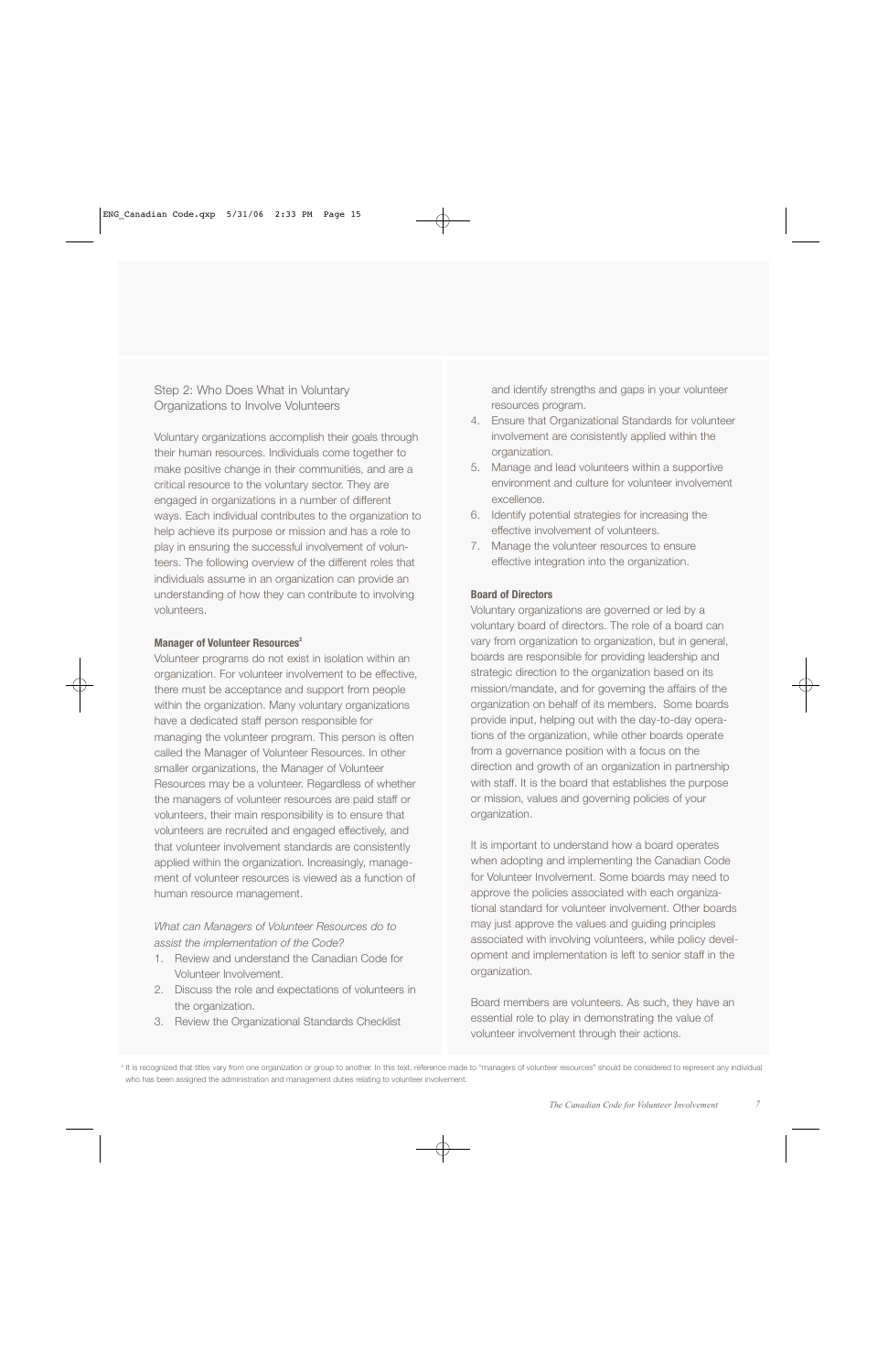*What can the Board of Directors do to assist in the implementation of the Code?*

- 1. Review the Canadian Code for Volunteer Involvement.
- 2. Discuss whether the values are consistent with the board's vision for volunteer involvement in your organization.
- 3. Review the Organizational Standards Checklist (provided in Step 3). Discuss whether the organization currently fulfills these standards and/or identify any gaps.
- 4. Make a commitment to adopt the Code.
- 5. Communicate to all staff and volunteers the organization's commitment to making effective volunteer involvement an integral part of achieving the organization's mission.

#### **Executive Director or Leadership Volunteers**

Executive Directors are present in many voluntary organizations. Their role is to support the governance of the board while ensuring that programs and operations of the organization are delivered. They also have a role to play in ensuring volunteers are integrated into the work of the organization and that volunteer involvement standards are supported and adopted.

In many grassroots or community based voluntary organizations, this may be a role that is also part of the board and performed by leadership volunteers within the organization.

*What can Executive Directors or Leadership Volunteers do to assist in the implementation of the Code?*

- 1. Review the Canadian Code for Volunteer Involvement.
- 2. Discuss the role and expectations of volunteers in the organization.
- 3. Review the vision, mission and values of your organization and discuss how they align with the values and guiding principles of the Code.
- 4. Review the Organizational Standards Checklist (provided in Step 3). Discuss whether the

organization currently fulfills these standards and/or identify any gaps.

- 5. Create and lead a supportive environment and culture for volunteer involvement excellence.
- 6. Communicate to all staff and volunteers the organization's commitment to making effective volunteer involvement an integral part of achieving the organization's mission.
- 7. Identify potential strategies for increasing the effective involvement of volunteers. Strategies may be directed at either staff or volunteers.
- 8. Identify and obtain resources (financial and/or human) required to effectively involve and support volunteers.

#### **Volunteers**

Regardless of the size or structure of voluntary organizations, volunteers are individuals who give freely of their time to help the organization fulfill its mandate. Volunteers are an important human resource for any voluntary organization. They bring a passion for the cause and a commitment to the purpose, and are highly motivated by their choice of involvement. It is important that voluntary organizations understand what attracts volunteers to their organization and how they can best maximize this vital human resource.

*What can Volunteers do to assist in the implementation of the Code?*

- 1. Understand how volunteer work links to the organization's mission.
- 2. Recognize that volunteers have both rights and responsibilities as these relate to their involvement in the voluntary organization.
- 3. Operate within the Organizational Standards for volunteer involvement adopted by the organization.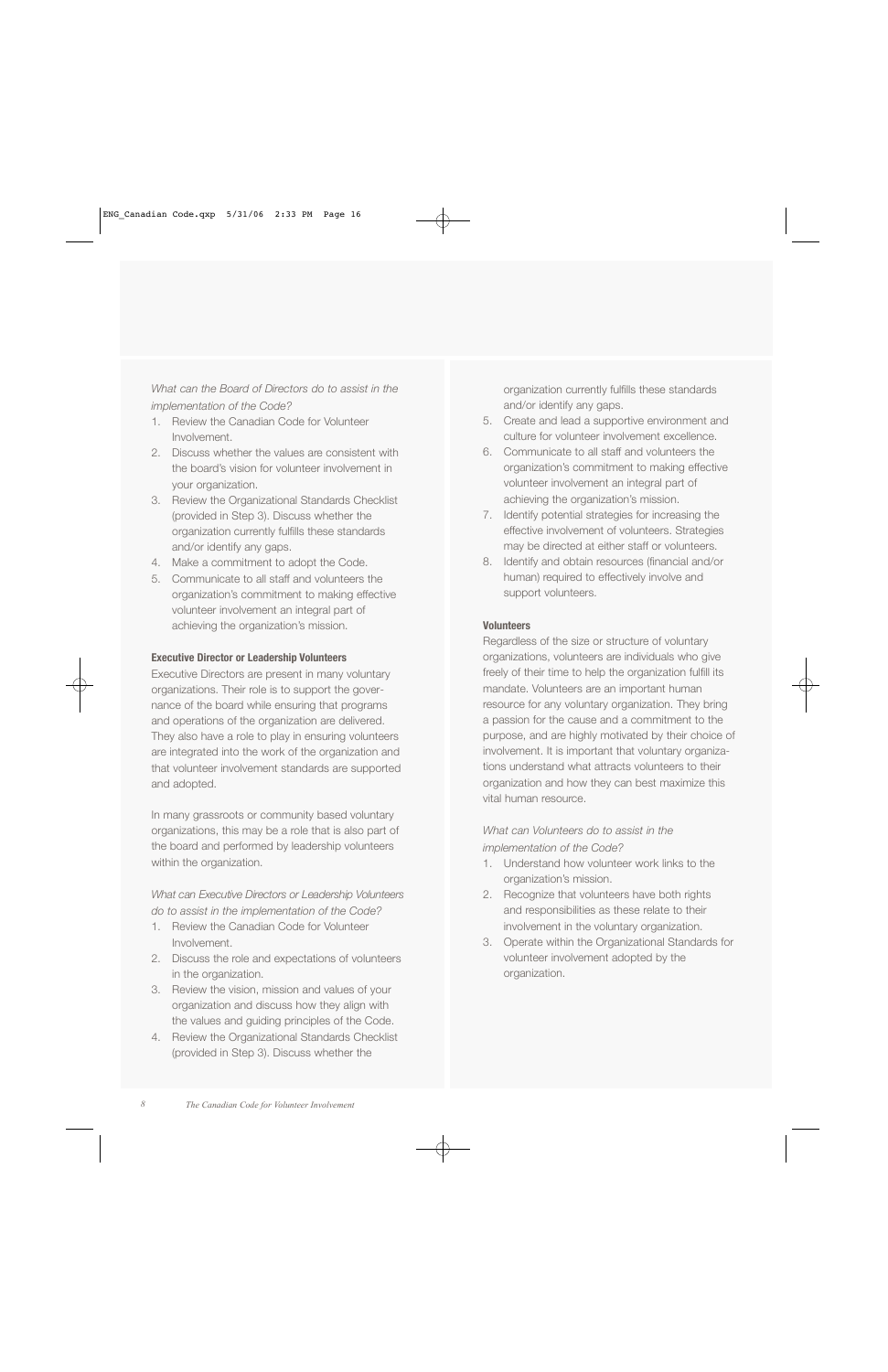Everyone in a voluntary organization has a role to play in ensuring successful volunteer involvement. Too often, the management or oversight of volunteers is left as the responsibility of a single individual or department within the organization. Effective volunteer involvement is everyone's responsibility.

#### **The right track to involving volunteers…**

- Volunteer involvement is included in the annual operating plans with allocated resources.
- The board is aware of the Canadian Code for Volunteer Involvement and understands how the organization plans to use it.
- A dedicated individual works with volunteers and has the appropriate skills and knowledge to manage volunteer resources.
- A current organizational chart outlines the roles and responsibilities of staff and volunteers in the organization.
- Staff and volunteers are empowered to take action on responsibilities and tasks.
- The board and senior management demonstrate a strong commitment and understanding of volunteer involvement and management.

Table 1 *Understanding Who Does What in the Organization* (see next page) shows the key roles, responsibilities and accountabilities within a voluntary organization. It can be adapted for any organization. For large, complex organizations, a column identifying the roles, responsibilities and accountability of staff working directly with volunteers might be incorporated. For grassroots organizations, some of the columns might merge, as individuals working for smaller organizations often play multiple roles. It is important to recognize that each organization is unique; this table provides a frame of reference for organizations to define who is responsible for what and who is accountable for ensuring that volunteers are effectively involved and able to contribute to the mission and programs of the organization.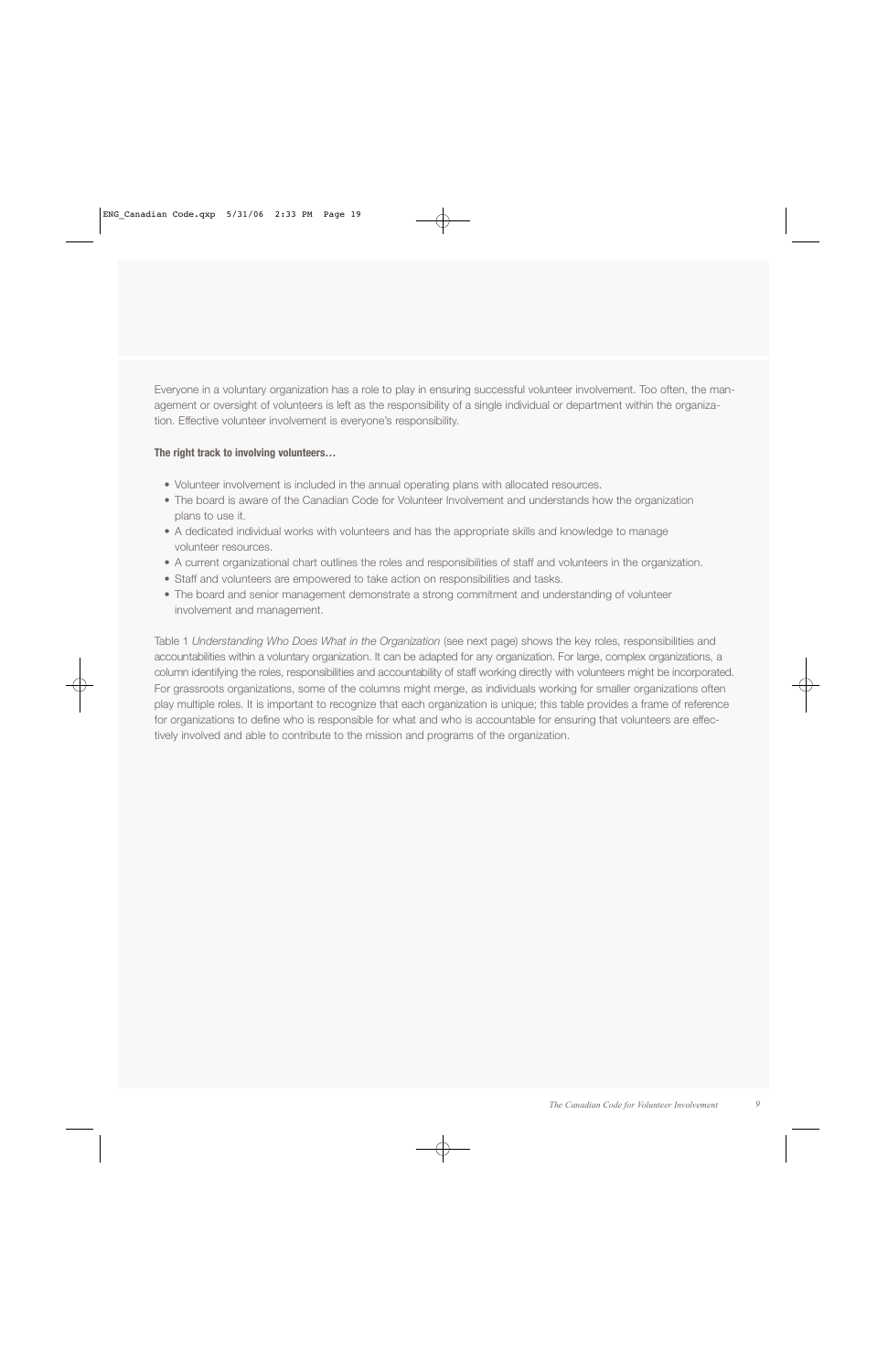# **Table 1: Understanding Who Does What in the Organization**

|                                                                           | <b>Board Members</b>                                                                                                                                                                                                                                          | <b>Executive Directors</b><br>or Leadership<br><b>Volunteers</b>                                                                                                                                                      | <b>Managers of</b><br><b>Volunteer Resources</b><br>(paid or volunteers)                                                                                                                          | <b>Volunteers</b>                                                                                                                                                 |
|---------------------------------------------------------------------------|---------------------------------------------------------------------------------------------------------------------------------------------------------------------------------------------------------------------------------------------------------------|-----------------------------------------------------------------------------------------------------------------------------------------------------------------------------------------------------------------------|---------------------------------------------------------------------------------------------------------------------------------------------------------------------------------------------------|-------------------------------------------------------------------------------------------------------------------------------------------------------------------|
| <b>Specific Roles in</b><br><b>Organization</b>                           | Create, lead and<br>ensure a supportive<br>environment and<br>culture for volunteer<br>involvement<br>(Policy Focus)                                                                                                                                          | Create and lead a<br>supportive environ-<br>ment and culture for<br>volunteer involvement<br>(Policy and Delivery<br>Focus)                                                                                           | Manage and lead vol-<br>unteers within a sup-<br>portive environment<br>and culture for<br>volunteer involvement<br>(Policy and Delivery<br>Focus)                                                | Individually contribute<br>to support an environ-<br>ment and culture for<br>volunteer involvement.<br>(Delivery Focus)                                           |
| <b>Vision, Mission, Values</b><br>and Strategic Plan                      | • Define and review<br>vision, mission and<br>values around<br>volunteer involvement<br>· Develop a strategic<br>plan that considers<br>integrating volunteer<br>involvement as a core<br>function and resource<br>to support achieve-<br>ment of the mission | • Review vision, mission<br>and values<br>• Assist with strategic<br>plan development<br>• Develop and manage<br>operational strategies<br>and goals and the<br>annual plan                                           | • Link operational work<br>to vision, mission and<br>values<br>• Manage annual<br>operating goals and<br>strategies                                                                               | • Understand how<br>volunteer work links to<br>vision, mission and<br>values<br>• Undertake volunteer<br>work to achieve oper-<br>ational goals and<br>strategies |
| <b>Governance Policy</b>                                                  | • Identify and develop<br>governance policies                                                                                                                                                                                                                 | • Manage to support<br>governance policies                                                                                                                                                                            | • Manage to support<br>governance policies                                                                                                                                                        | • Follow policies                                                                                                                                                 |
| <b>Programs and</b><br><b>Operations</b>                                  | • Develop policies for<br>program and opera-<br>tions                                                                                                                                                                                                         | • Identify and obtain the<br>resources (human and<br>financial) required for<br>programs and opera-<br>tions to be delivered                                                                                          | • Manage the volunteer<br>resources so that<br>programs and opera-<br>tions are supported                                                                                                         | • Provide volunteer<br>service and leadership<br>for effective program<br>delivery                                                                                |
| <b>Human Resources</b><br><b>Management</b><br>(Volunteer<br>Involvement) | • Develop a policy<br>approach to human<br>resource manage-<br>ment and incorporate<br>the volunteer involve-<br>ment standards                                                                                                                               | • Ensure effective man-<br>agement of human<br>resource strategies in<br>the organization<br>• Lead the involvement<br>of volunteers and the<br>integration of<br>volunteer involvement<br>standards and<br>practices | • Transfer human<br>resource manage-<br>ment strategies to the<br>volunteer program<br>• Ensure that volunteer<br>involvement standards<br>are consistently<br>applied within the<br>organization | • Operate within and<br>support the volunteer<br>involvement standards<br>for delivery of quality<br>programs and/or<br>services.                                 |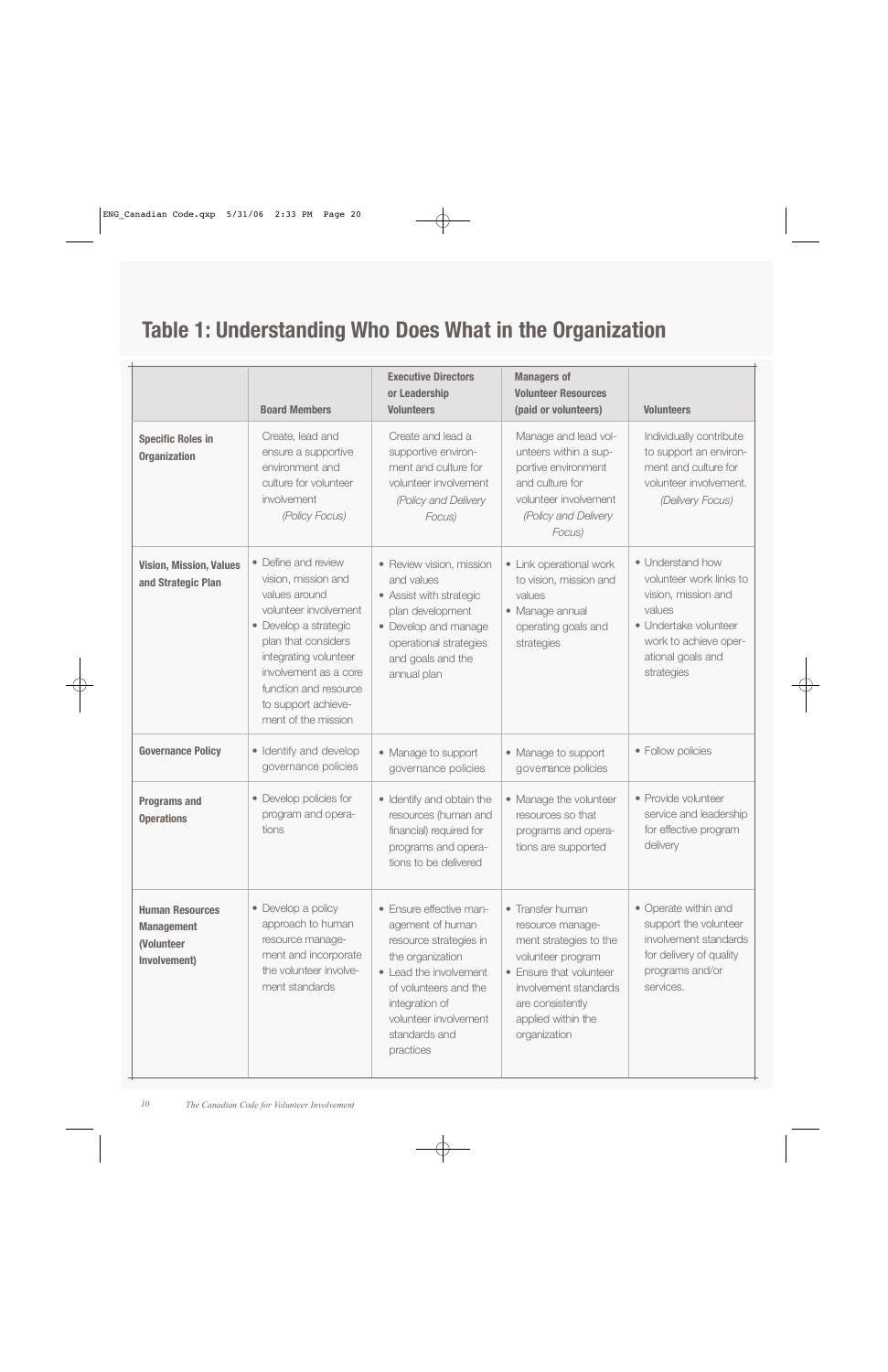Step 3: Involving Volunteers in Voluntary Organizations - Organizational Standards **Checklist** 

By adopting the standards outlined in this resource, the organization demonstrates a commitment to understanding and involving volunteers in the work it does to achieve its mandate. By adopting and implementing the detailed practices outlined for each standard, organizations send a strong message to volunteers, staff, funders and the community that involvement of volunteers is vital and an integral part of the strategic plan.

The organizational standards provide a basic set of standards to which all organizations should aspire.

#### **Standard 1: Mission-based Approach**

*Volunteers help the organization achieve its mission and objectives. Volunteer involvement must be aligned with the organization's goals and resource allocation. The board and senior management should understand and approve of the direction of the volunteer program.*

The board of directors, leadership volunteers and staff acknowledge and support the vital role of volunteers in achieving the organization's purpose and mission.

- The board of directors adopts a statement declaring the vital role of volunteers in achieving the organization's mission.
- The organization's planning process incorporates volunteer involvement.
- The board has approved the overall strategy for volunteer involvement.
- A budget is allocated for volunteer involvement.
- Adequate space and equipment are allocated for volunteers to perform their assignments.
- Appropriate insurance is acquired to minimize volunteer liability.
- Volunteer involvement goals are evaluated regularly by the board of directors.

#### **Standard 2: Human Resources**

*A healthy organization encourages volunteers to grow. Volunteers are supported and encouraged to become involved and to contribute in new ways beyond initial assignments. Volunteers need to be included as equal members of the team. The definition of team should not be limited to those who are paid within the organization. Involved and informed volunteers who feel part of the team are far more likely to continue contributing their valuable time and skills.* 

Volunteers are welcomed and treated as valued and integral members of the organization's human resources team. The organization has a planned approach for volunteer involvement that includes linking volunteers to the achievement of the mission, providing the appropriate human and financial resources to support the volunteer program, and establishing policies for effective management.

- Staff is given training and recognition to work effectively with volunteers.
- Input from volunteers is welcomed and solicited for the organization's planning and evaluation.
- Volunteers are encouraged to grow within the organization.
- Volunteers are included as equal members of the team.

#### **Standard 3: Program Planning and Policies**

*Policies and procedures help clarify responsibilities and ensure consistency. They should be developed and documented on a broad spectrum, from volunteer assignments and screening, to grounds for dismissal. The organization's board of directors needs to ensure volunteer policies are congruent with other policies within the organization. The manager of volunteer resources is responsible for identifying the specific policies and procedures required.*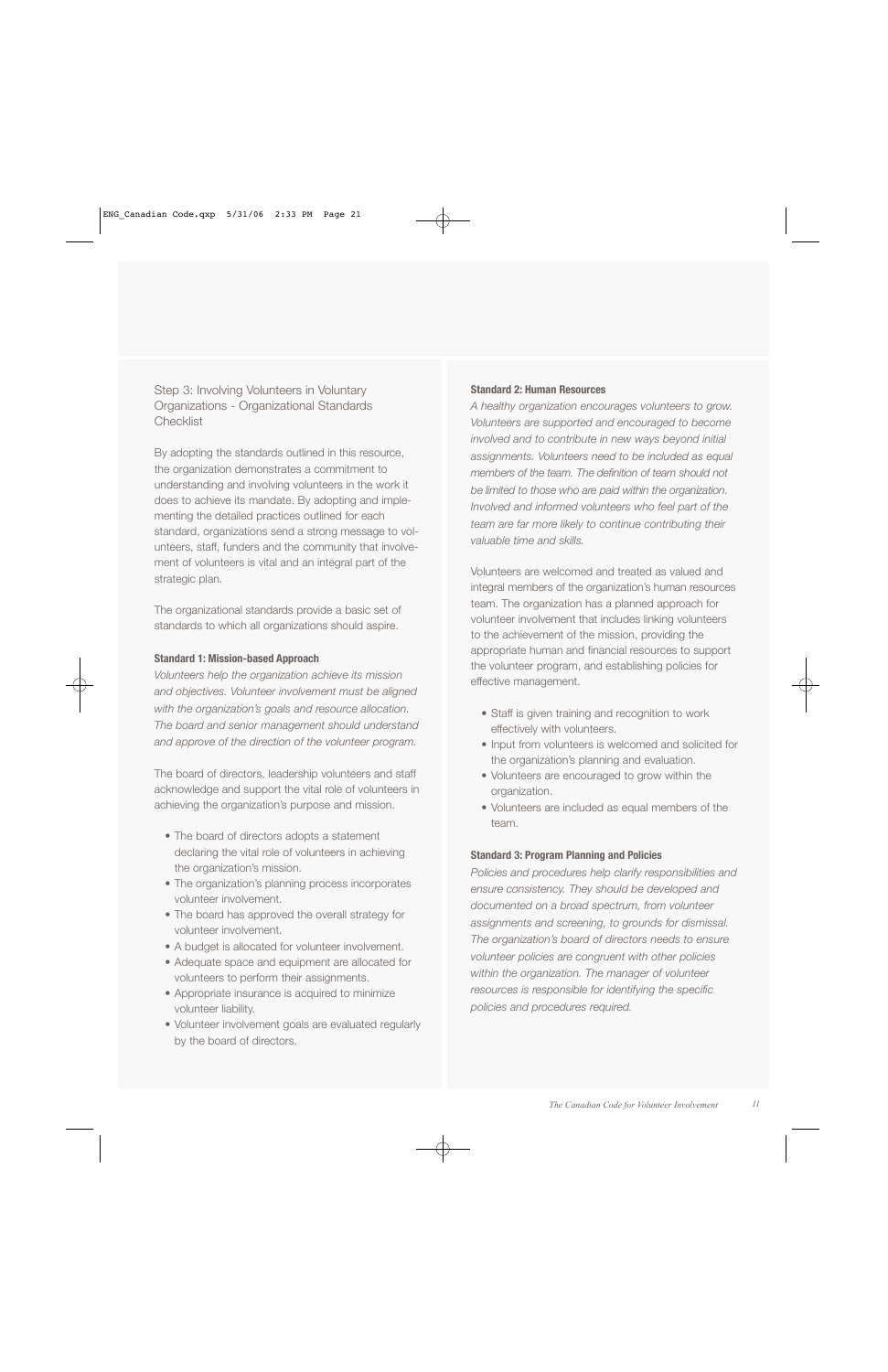Policies and procedures are adopted by the organization to provide a framework that defines and supports the involvement of volunteers.

- The organization's planning process incorporates volunteer involvement.
- The board has approved the overall goals for volunteer involvement.
- Governance and operational policies are in place, are reviewed regularly, and incorporate volunteer involvement practices.
- Policies and procedures are communicated to all staff and volunteers.
- Policies and procedures are followed consistently and equitably.
- Policies and procedures are consistent with national and provincial/territorial Human Rights Codes, The Freedom of Information and Protection of Privacy Act, and provincial/territorial employment standards legislation.

#### **Standard 4: Program Administration**

*Managing volunteers is both an art and a science. The job demands a wide range of skills with a high level of complexity. Regardless of whether they are s t a ff members or volunteers, managers of volunteers should have the necessary skills, experience and support to do the job well.*

The organization has a clearly designated individual with appropriate qualifications responsible for the volunteer program.

- The designated person has an appropriate level of education and experience to manage the volunteer program.
- A written job description for the designated person is developed and reviewed regularly.
- The designated person is a member of the management or administrative team or key leadership volunteer.
- The designated person works collaboratively with staff, the local Volunteer Centre and other

organizations to encourage the effectiveness of the volunteer program.

- Professional development opportunities are provided on a regular basis.
- The performance of the designated person is reviewed regularly and includes feedback from both staff and volunteers.

#### **Standard 5: Volunteer Assignments**

*Assignments should be developed to address the needs of the organization and the volunteer. Volunteer assignments should be linked to the organization's mission. Individual needs vary considerably, so successful volunteer programs adapt volunteer assignments to fit these needs when possible. It is necessary to periodically review volunteer assignments to ensure their relevance and value.*

Volunteer assignments address the mission or purpose of the organization and involve volunteers in meaningful ways that reflect the abilities, needs and backgrounds of the volunteer and the organization.

- Volunteers and staff (including bargaining units of unions where applicable) are consulted when developing new assignments.
- Volunteer assignments have written descriptions that include duties, responsibilities, skills needed, time required and benefits.
- Volunteer assignments are developed to reflect the needs of the organization and the needs of volunteers.
- Volunteer assignments are reviewed periodically with staff, volunteers (and bargaining units of unions where applicable) to ensure relevance and value.
- Volunteers with special requirements or challenges can become involved with the organization.
- The level of risk is assessed and minimized for all volunteer assignments.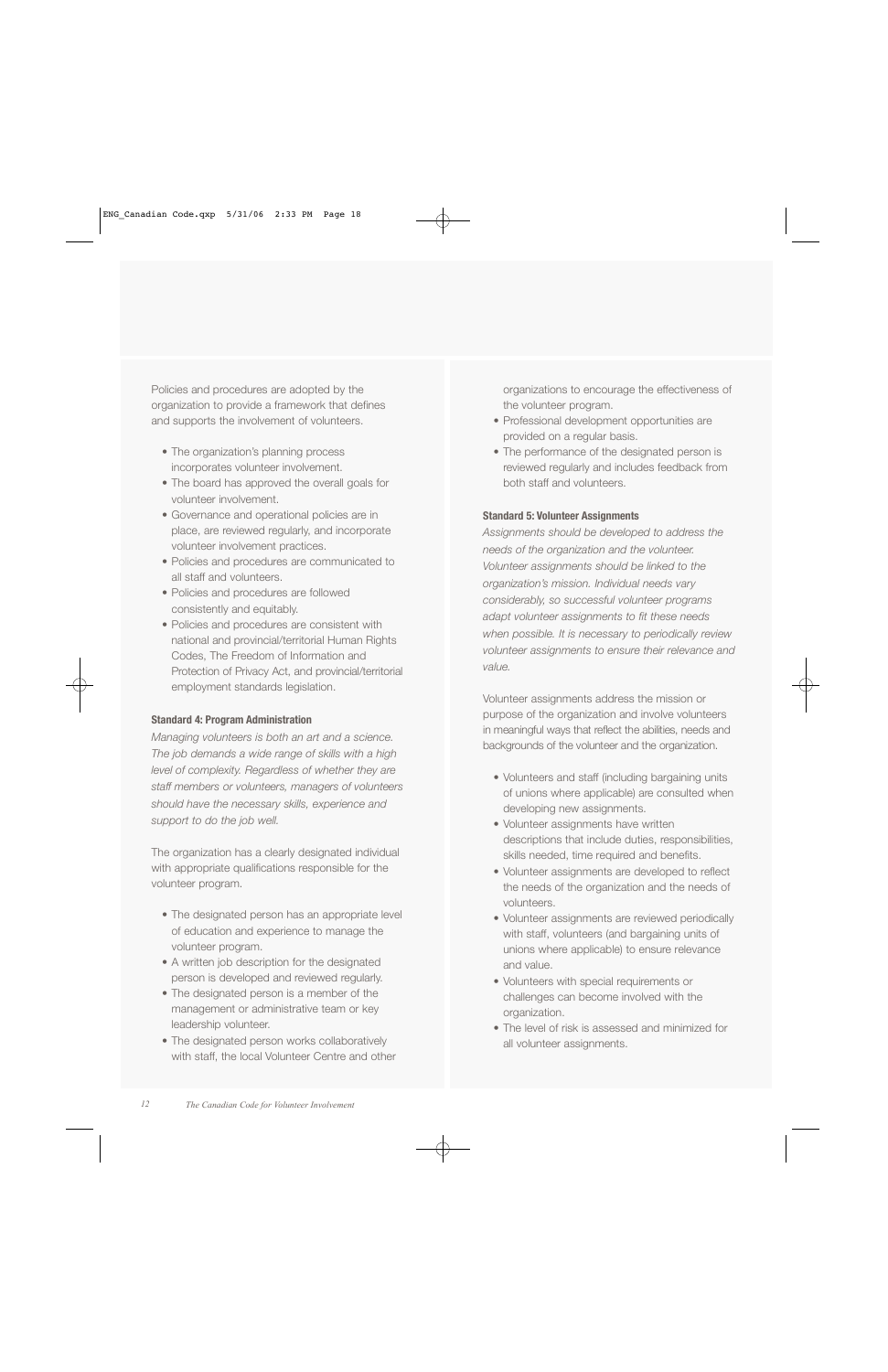#### **Standard 6: Recruitment**

*Effective recruitment messages are realistic and clear. They leave an accurate impression of the organization and its needs. Genuine effort should be made to recruit and select volunteers from a broad range of backgrounds. A healthy organization has a mix of age, gender, ethnicity, and abilities in its volunteer group.* 

Volunteer recruitment incorporates internal and external strategies to reach out and involve a diverse volunteer base.

- Recruitment messages are realistic and clear about the volunteer assignments and expectations.
- Various techniques are used to recruit volunteers.
- Recruitment messages indicate that screening procedures are followed in the organization.
- Genuine effort is made to recruit and select volunteers from a broad range of backgrounds and experiences to represent the community served by the organization.
- Selection of volunteers is based on actual requirements and pre-determined screening measures.

#### **Standard 7: Screening**

*Screening is an essential process that lasts for the duration of a volunteer's involvement with the organization. Screening procedures are delivered consistently with no exceptions made for certain individuals. Screening protocols are assigned to positions because of inherent risk; individuals do not determine screening. Screening should be viewed as evidence that the organization cares about its programs and its people.* 

A clearly communicated screening process is adopted and consistently applied by the organization.

• Screening is considered to be an essential process that continues throughout the volunteer's

involvement with the organization.

- Policies relating to screening practices are developed, adopted and clearly communicated to staff and volunteers.
- All volunteer assignments are assessed for level of risk.
- Appropriate screening tools are used according to the level of risk of the assignment.
- Once defined, screening practices are delivered consistently with no exceptions made for certain individuals.

#### **Standard 8: Orientation and Training**

*An orientation clarifies the relationship between volunteers and the organization. It familiarizes volunteers with the organization by providing information on the policies and procedures that influence work and involvement with others. Volunteers need adequate training to perform tasks without putting themselves or others at risk. Training prepares volunteers to do the work required by the position and to meet the expectations of their volunteer assignments.* 

Each volunteer is provided with an orientation to the organization, its policies and practices (including the rights and responsibilities of volunteers) and receives training customized to the volunteer assignment and individual needs of the volunteer.

- Volunteers receive information on the history, mission and structure of the organization.
- Volunteers receive information on the policies and procedures specific to their volunteer assignment.
- Volunteers are given adequate training for performing their assignment without putting themselves or others at risk.
- Volunteers are informed of the boundaries and limits of their assignments.
- Volunteers have ongoing training opportunities to upgrade their skills and adapt to changes in the organization.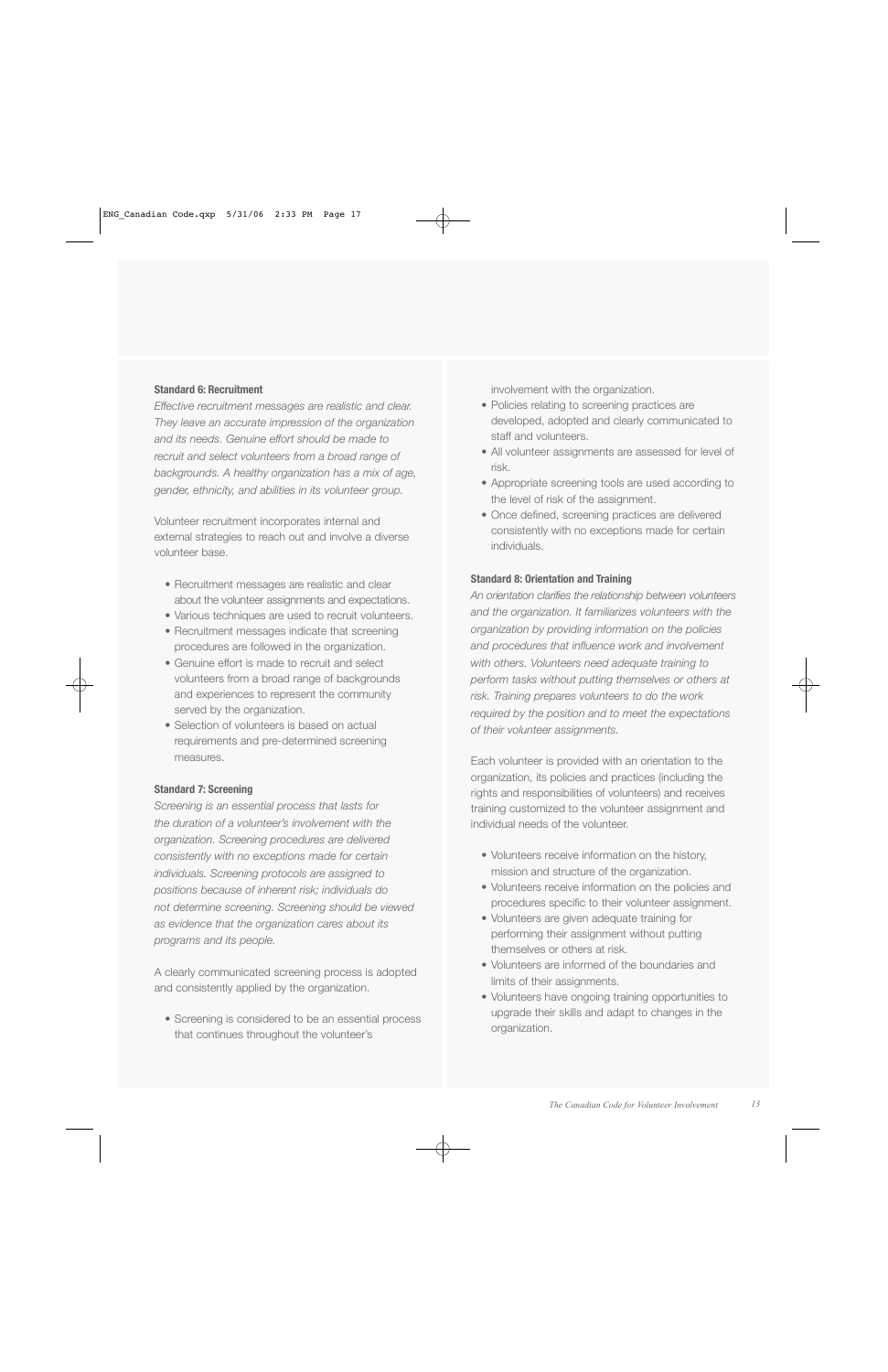#### **Standard 9: Supervision**

*Prior to the placement of volunteers, the supervision level of the assignment should be determined b a s e d on the complexity and risk of the assignment. Each volunteer should know who their supervisor is. Supervision increases the motivation of volunteers, helps ensure the organization's mandate is met and gives volunteers a sense of belonging within the organization.*

Volunteers receive a level of supervision appropriate to the task and are given regular opportunities to offer and receive feedback.

- The complexity and risk of each assignment determines the level of supervision.
- Volunteers are assigned and introduced to their supervisors at the start of their assignment.
- The performance of volunteers is evaluated on a regular basis.
- Random spot checks with volunteers (and clients) are used to verify volunteer performance.
- Volunteers are given and encouraged to use mechanisms for providing input to the organization.
- Situations requiring reprimand and dismissal follow policies and procedures fairly and consistently, while respecting the safety and dignity of all concerned.

#### **Standard 10: Recognition**

*An effective volunteer program acknowledges volunteers throughout the year by knowing volunteers as individuals and providing recognition that is meaningful on an ongoing basis. In addition, it is essential that those responsible acknowledge internally and publicly (where appropriate) the importance of volunteer involvement to the organization.*

The contributions of volunteers are consistently acknowledged with formal and informal methods of recognition.

- Senior management acknowledges the efforts of volunteers.
- Formal methods of recognition are delivered consistently.
- Informal methods of recognition are delivered in a timely and appropriate manner.

#### **Standard 11: Records Management**

*Records should be maintained on every volunteer involved with the organization, using a confidential, s e c u re system. Records should include application* forms, records of interviews, assignment descriptions, *letters of reference, performance appraisals and current contact information. Records are also useful in evaluating the impact of the volunteer program through the contribution and time donated by volunteers.* 

Standardized documentation and records management practices are followed and in line with relevant legislation.

- Records are kept for each volunteer using a confidential, secure system respecting the privacy of personal information.
- Statistical information about the volunteer program is regularly shared with staff and volunteers in the organization.
- With appropriate agreement, testimonials about volunteer involvement are shared within the organization to promote volunteer involvement.
- The organization keeps informed of new legislation, Human Rights Codes and other relevant guidelines for record management, privacy and confidentiality practices.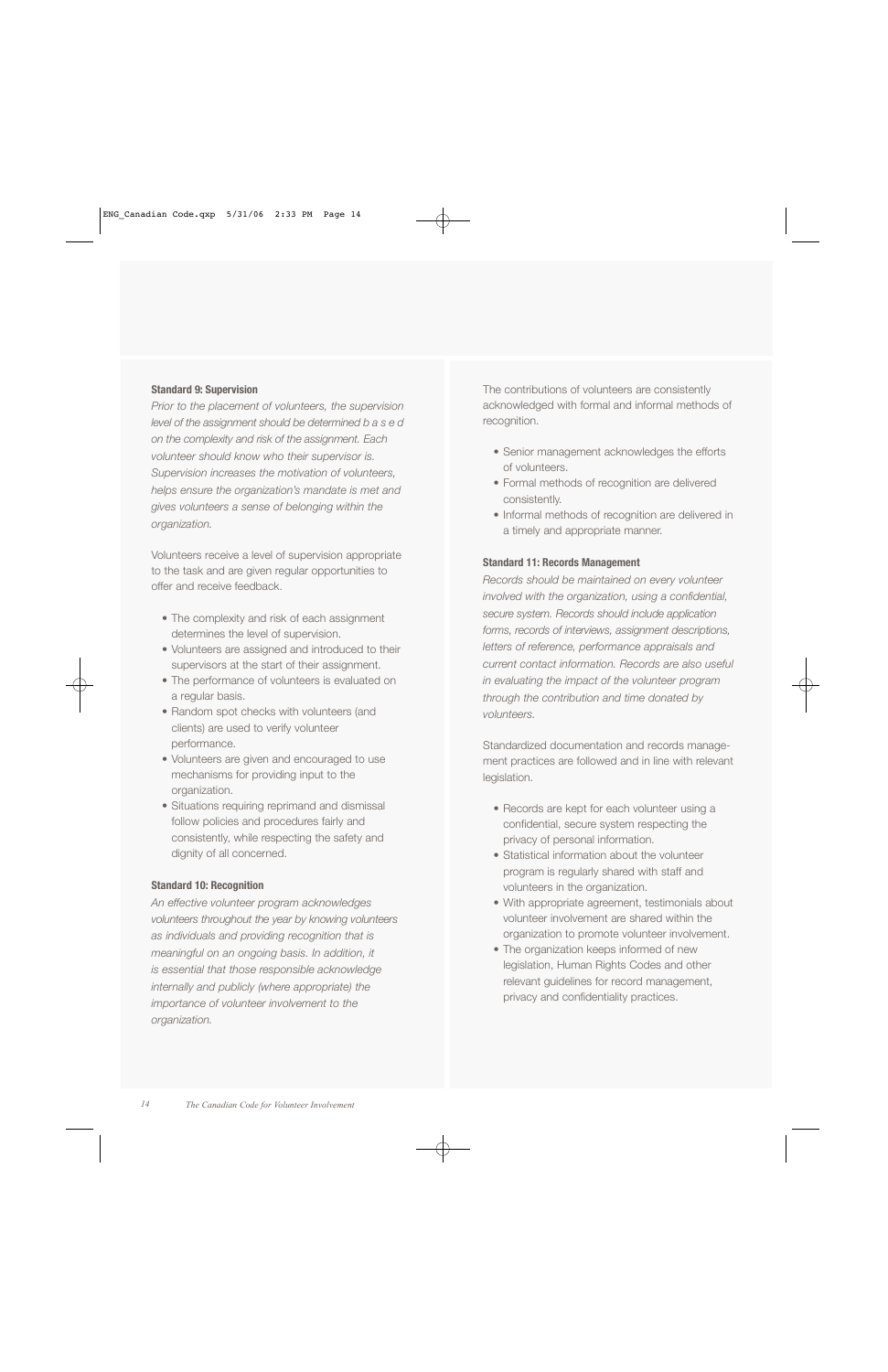#### **Standard 12: Evaluation**

*Volunteer involvement should be evaluated regularly to ensure that involvement of volunteers is contributing to the organizations mandate. An evaluation of volunteer involvement should include: reviewing goals and objectives, identifying results achieved, obtaining feedback from current volunteers and clients, collecting and reviewing both quantitative and qualitative data about volunteer involvement.* 

The impact and contribution of involving volunteers and of the volunteer program are continually evaluated to ensure the needs of the organization are being met in fulfilling its mandate.

- Performance goals are established annually for the volunteer program.
- Achievement of performance goals is assessed on an annual basis.
- Volunteer involvement goals are evaluated regularly by the board of directors.
- Opportunities exist for volunteers to give feedback to the organization about their involvement.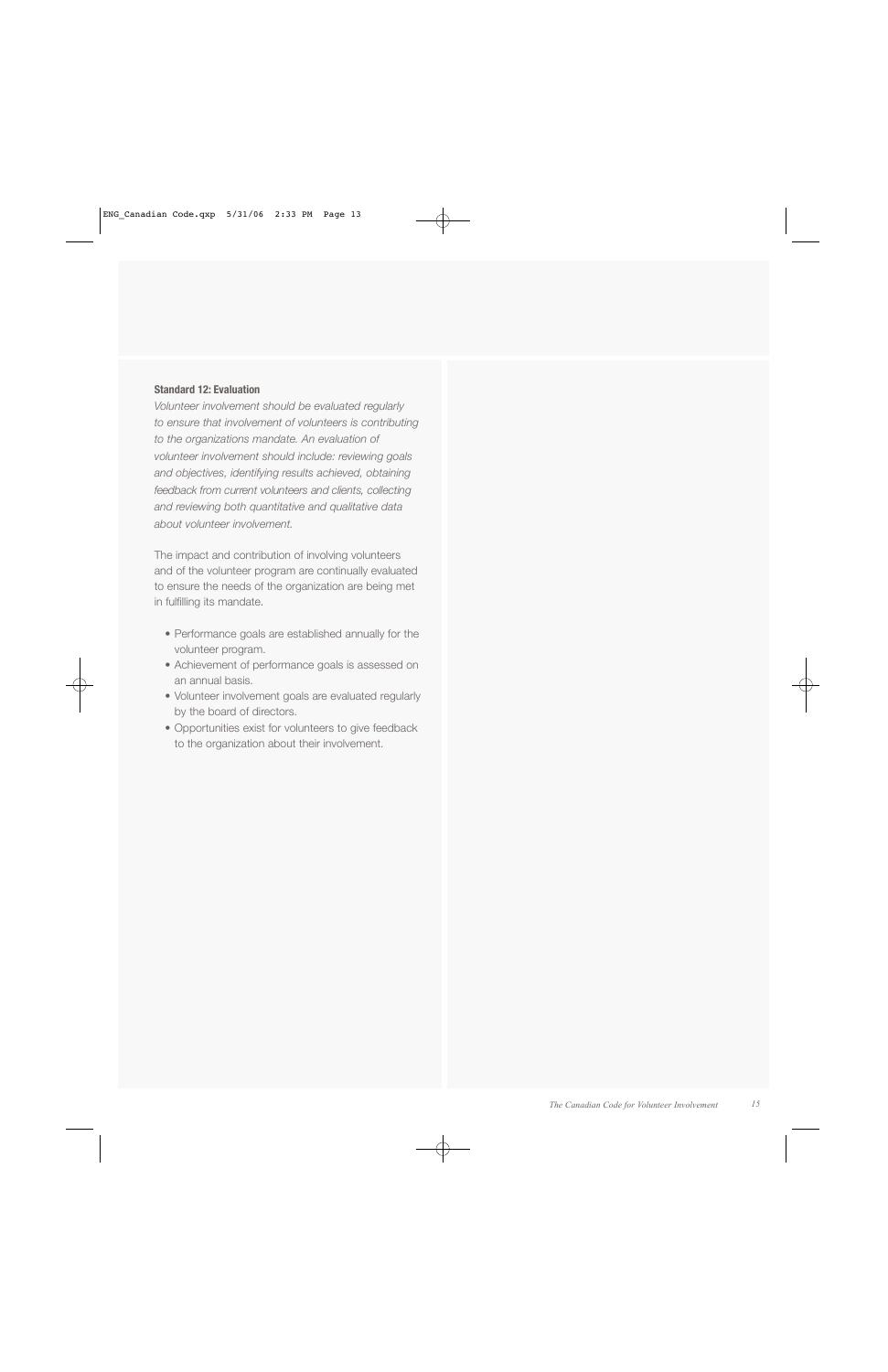# **4. Glossary of Terms**

| <b>Board</b>                    | Those persons whose responsibility it is to provide leadership and direction<br>to the organization and govern the affairs of the organization on behalf of<br>its members. For the purposes of this document, the term "board" is used<br>to refer to a board of directors, members of the executive, board of<br>governors or a board of trustees, administrators, clergy, leaders, coaches,<br>coordinators, officials, parents, participants or anyone else involved in the<br>governance or decision making of the organization.                                                                                                                                                                                   |  |
|---------------------------------|-------------------------------------------------------------------------------------------------------------------------------------------------------------------------------------------------------------------------------------------------------------------------------------------------------------------------------------------------------------------------------------------------------------------------------------------------------------------------------------------------------------------------------------------------------------------------------------------------------------------------------------------------------------------------------------------------------------------------|--|
| <b>Capacity</b>                 | The human and financial resources, technology, skills, knowledge and<br>understanding required for organizations to do their work and fulfill what is<br>expected of them by stakeholders.                                                                                                                                                                                                                                                                                                                                                                                                                                                                                                                              |  |
| <b>Executive Director (ED)</b>  | The most senior staff position in the organization. The ED is responsible for<br>the entire organization and reports directly to the board. The ED's role is to<br>support the governance of the board while ensuring that programs and<br>operations of the organization are delivered.                                                                                                                                                                                                                                                                                                                                                                                                                                |  |
| <b>Leadership Volunteers</b>    | Individuals who are mainly responsible for supporting the governance of<br>the board while ensuring that programs and operations of the organization<br>are delivered (in the absence of paid staff).                                                                                                                                                                                                                                                                                                                                                                                                                                                                                                                   |  |
| <b>Manager of Volunteers</b>    | An administrator of volunteer resources is a professional who applies the<br>best practices in volunteer management in compliance with nationally<br>accepted standards to identify, strengthen and effectively maximize<br>voluntary involvement for the purpose of improving the quality of life of<br>individuals and of communities. The term "administrator" is used in a<br>generic way to represent all other titles used in the voluntary sector<br>(director, coordinator, manager, leader, etc). In some organizations, the title<br>of the person responsible for managing volunteers may not even reflect<br>this role. Throughout the Code, the term "Manager of Volunteers" is used.<br>(CAVR definition) |  |
| <b>Mission</b>                  | The mandate for why an organization exists. The overall goal of the organi-<br>zation, this is often referred to as the "raison d'être" of an organization.                                                                                                                                                                                                                                                                                                                                                                                                                                                                                                                                                             |  |
| <b>Organizational Standards</b> | Standards that organizations should consider in developing or reviewing<br>how volunteers are involved in their organizations. This is a basic set of<br>standards to which all organizations should aspire.                                                                                                                                                                                                                                                                                                                                                                                                                                                                                                            |  |
| <b>Policies</b>                 | Specific statements of belief, principle or action that tell us what to do.                                                                                                                                                                                                                                                                                                                                                                                                                                                                                                                                                                                                                                             |  |
| <b>Procedures</b>               | A series of steps to assist in implementing policy. The steps indicate who<br>will do the work and how it will be done.                                                                                                                                                                                                                                                                                                                                                                                                                                                                                                                                                                                                 |  |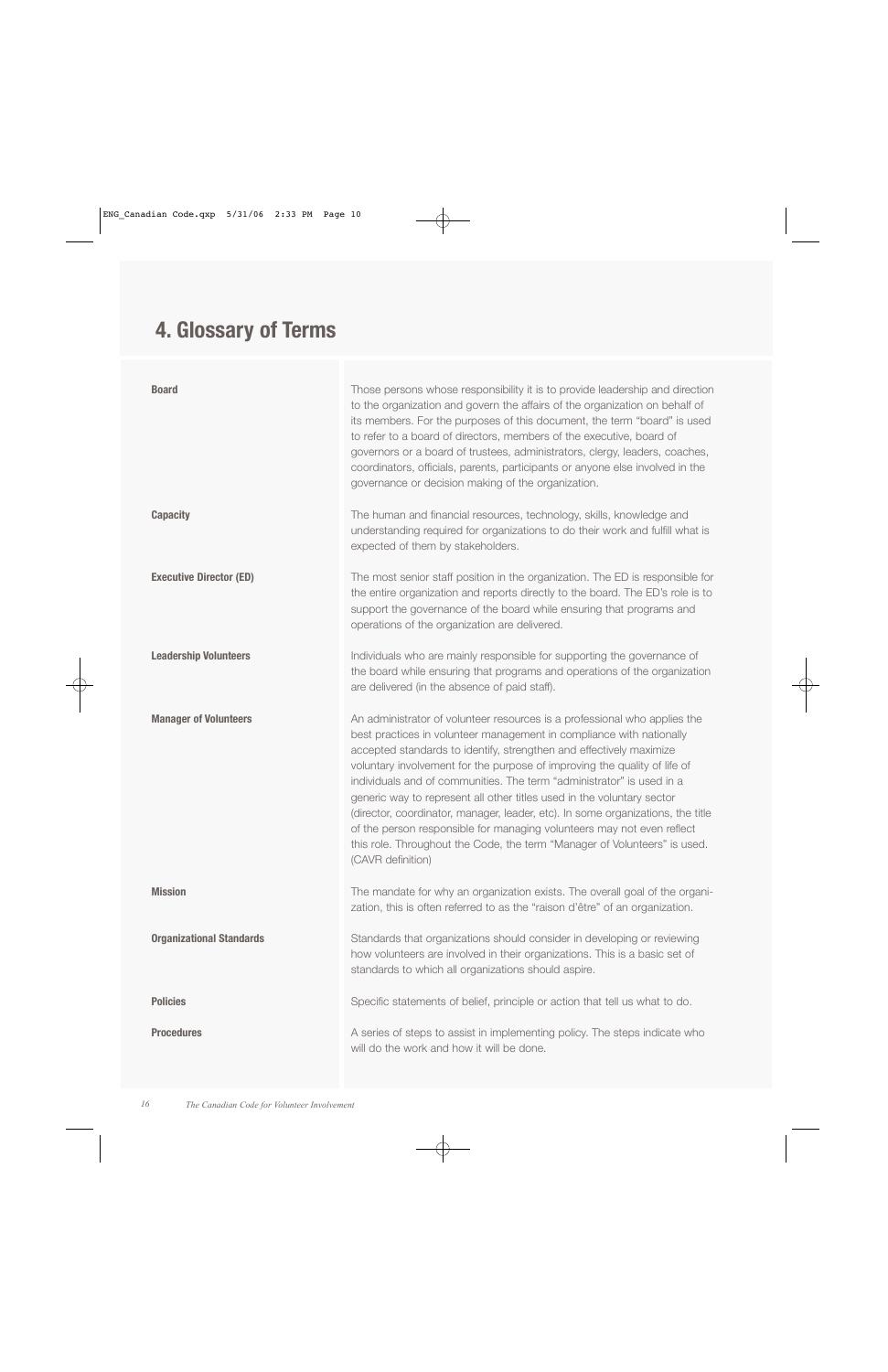| <b>Staff</b>                          | Individuals who work on behalf of an organization and who receive financial<br>compensation.                                                                                                                                                                                                                                                                                                                   |
|---------------------------------------|----------------------------------------------------------------------------------------------------------------------------------------------------------------------------------------------------------------------------------------------------------------------------------------------------------------------------------------------------------------------------------------------------------------|
| <b>Voluntary Organizations</b>        | Organizations whose work depends on: serving a public benefit; on volun-<br>teers for at least its governance; on some financial support from individuals<br>and on limited direct influence by governments, other than in relation to any<br>tax benefits accruing the organization. A voluntary organization can be a<br>large, structured organization or a small, community or grassroots<br>organization. |
| <b>Volunteerism</b>                   | Refers to the contribution of time, resources, energy and/or without monetary<br>compensation.                                                                                                                                                                                                                                                                                                                 |
| <b>Volunteering</b>                   | The most fundamental act of citizenship and philanthropy in our society.<br>It is the offering of time, energy and skills of one's own free will.                                                                                                                                                                                                                                                              |
| <b>Volunteer</b>                      | Any person who gives freely of their time, energy and skills to contribute to<br>the goals of a voluntary organization.                                                                                                                                                                                                                                                                                        |
| <b>Volunteer Resources Management</b> | The practice and profession of leading teams of individuals (volunteers)<br>to support and enhance core programs and services of an organization.<br>This practice is also a component of human resource management of the<br>organization and should be closely aligned.                                                                                                                                      |